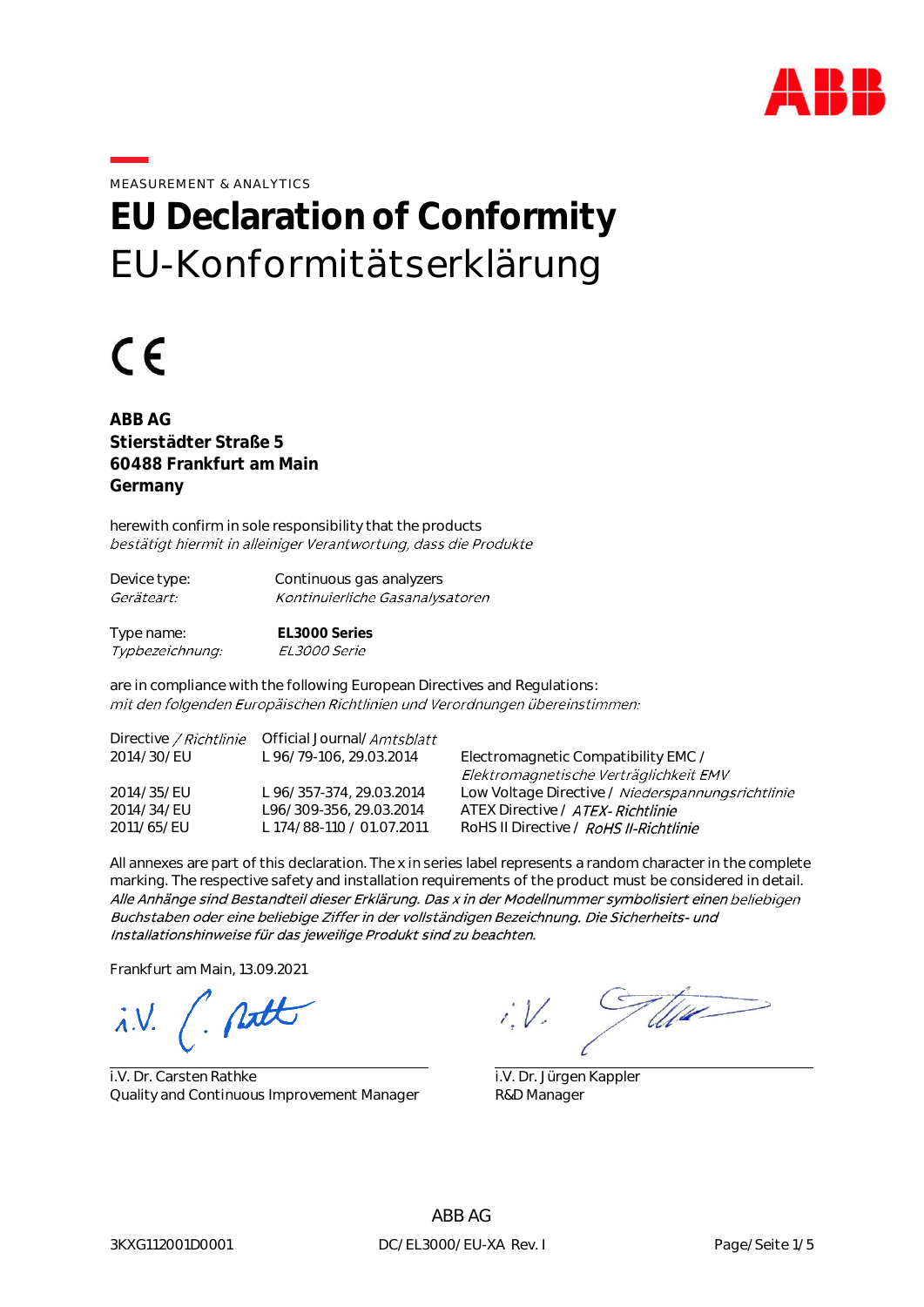

## Annex / **Anhang**

### EMC Directive 2014/30/EU / **EMV-Richtlinie 2014/30/EU**

Series labels / Modellnummern:

| EL3000 Device                     | 24042-1xxxx1xx0000 |
|-----------------------------------|--------------------|
| Housing                           | 24342-1xxxx1xx0001 |
| Internal pneumatics module        | 24141-1xxxx1xx00y1 |
| I/O electronics module            | 24442-1xxxx1xx00y1 |
| IR analyzer module Uras26         | 24541-1xxxx1xx00y1 |
| TC analyzer module Caldos27       | 24742-1xxxx1xx00y1 |
| Oxygen analyzer module Magnos206  | 24641-1xxxx1xx00y1 |
| Oxygen analyzer module Magnos27   | 24642-1xx0x1xx00y1 |
| Oxygen analyzer module Magnos28   | 24644-1xx0x1xx00y1 |
| Trace oxygen analyzer module ZO23 | 24242-1xx0x1xx00y1 |
| UV analyzer module Limas23        | 24941-1xxxx1xx00y1 |
| FID analyzer module Fidas24       | 24841-1xx0x1xx00y1 |
| $\cdot$ 4 $\cap$                  |                    |

 $y \neq 0$ 

| Applied standards / <i>Angewandte Normen</i> . | EN 61326-1:2013        |
|------------------------------------------------|------------------------|
| Electromagnetic susceptibility:                | Industrial environment |
| Störfestigkeit:                                | Industrielle Umgebung  |

Electromagnetic disturbance: Class B<br>
Elektromagnetische Störaussendung: Klasse B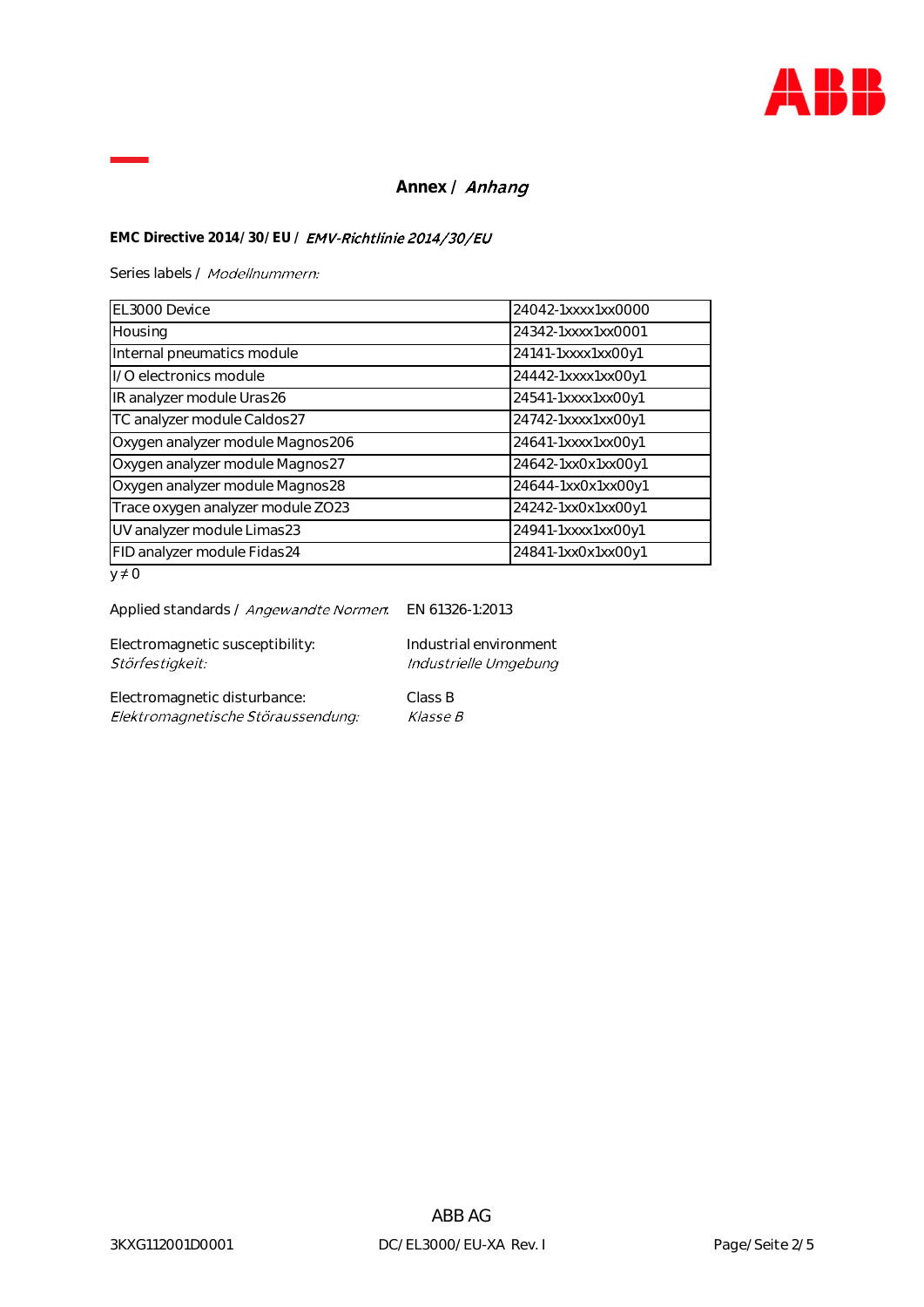

Low Voltage Directive 2014/35/EU / **Niederspannungsrichtlinie 2014/35/EU** 

Series labels / Modellnummern:

| EL3000 Device                     | 24042-1xxxx1xx0000 |
|-----------------------------------|--------------------|
| Housing                           | 24342-1xxxx1xx0001 |
| Internal pneumatics module        | 24141-1xxxx1xx00y1 |
| I/O electronics module            | 24442-1xxxx1xx00y1 |
| IR analyzer module Uras26         | 24541-1xxxx1xx00y1 |
| TC analyzer module Caldos27       | 24742-1xxxx1xx00y1 |
| Oxygen analyzer module Magnos206  | 24641-1xxxx1xx00y1 |
| Oxygen analyzer module Magnos27   | 24642-1xx0x1xx00y1 |
| Oxygen analyzer module Magnos28   | 24644-1xx0x1xx00y1 |
| Trace oxygen analyzer module ZO23 | 24242-1xx0x1xx00y1 |
| UV analyzer module Limas23        | 24941-1xxxx1xx00y1 |
| FID analyzer module Fidas24       | 24841-1xx0x1xx00y1 |

 $y \neq 0$ 

Applied standards / Angewandte Normen. EN 61010-1:2010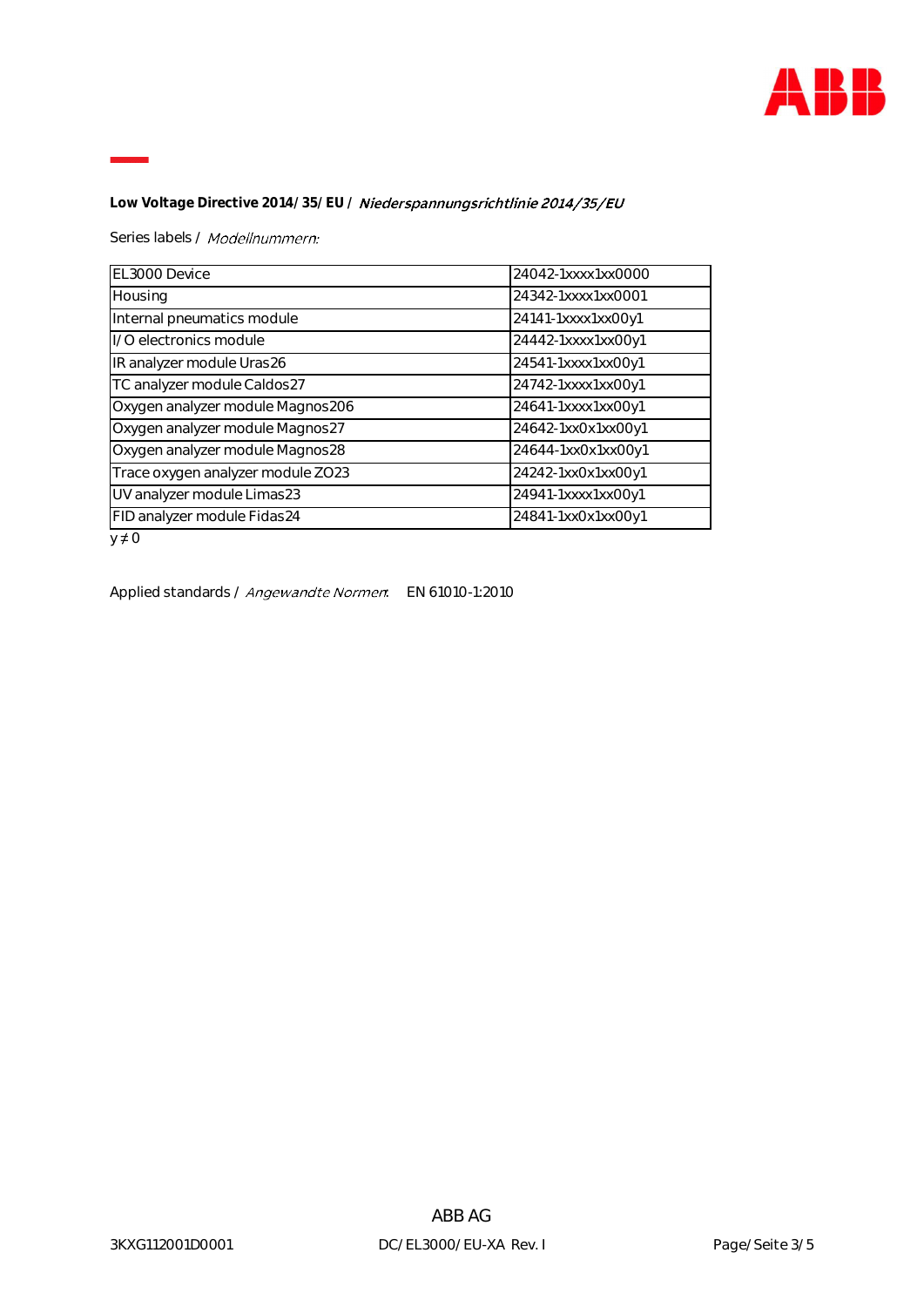

**RoHS II Directive 2011/65/EU /**

Series labels / Modellnummern:

| EL3000 Device                     | 24042-1xxxx1xx0000 |
|-----------------------------------|--------------------|
| Housing                           | 24342-1xxxx1xx0001 |
| Internal pneumatics module        | 24141-1xxxx1xx00y1 |
| I/O electronics module            | 24442-1xxxx1xx00y1 |
| IR analyzer module Uras26*        | 24541-1xxxx1xx00y1 |
| TC analyzer module Caldos27       | 24742-1xxxx1xx00y1 |
| Oxygen analyzer module Magnos206  | 24641-1xxxx1xx00y1 |
| Oxygen analyzer module Magnos27   | 24642-1xx0x1xx00y1 |
| Oxygen analyzer module Magnos28   | 24644-1xx0x1xx00y1 |
| Trace oxygen analyzer module ZO23 | 24242-1xx0x1xx00y1 |
| UV analyzer module Limas23        | 24941-1xxxx1xx00y1 |
| FID analyzer module Fidas24       | 24841-1xx0x1xx00y1 |

Applied standards / Angewandte Normen. EN IEC 63000:2018

Compliance with the limit values for the following substances was evaluated:<br>Die Einhaltung der Grenzwerte für die folgenden Stoffe wurde geprüft: Lead (Pb) / Blei (Pb) 0.1% Cadmium (Cd) / Cadmium (Cd) 0.01% Polybrominated biphenyls (PBB) / Polybromierte Biphenyle (PBB) 0.1% Polybrominated diphenyl ethers (PBDE) / Polybromierte Diphenylether (PBDE) 0.1% Hexavalent chromium / Sechswertiges Chrom0.1% Mercury (Hg) / Quecksilber (Hg) 0.1% Butylbenzyl phthalate (BBP) / Butylbenzylphthalat (BBP) 0.1% Bis(2-ethylhexyl) phthalate (DEHP) / Di(2-ethylhexyl)phthalat (DEHP)0.1% Dibutyl phthalate (DBP) / Dibutylphthalat (DBP) 0.1% Di-isobutyl phthalate (DIBP) / Diisobutylphthalat (DIBP) 0.1%

**Note:** The product covered by the present declaration complies with the requirements of the substances restrictions at the time of delivery. Contamination traces, for which the manufacturer is not responsible, cannot be ruled out according to generally recognized rules of technology.Hinweis: Das von der vorliegenden Erklärung abgedeckte Produkt entspricht den Anforderungen an die Stoffbeschränkungen zum Zeitpunkt der Lieferung. Vom Hersteller nicht zu verantwortende Verunreinigungsspuren können nach allgemeinen anerkannten Regeln der Technik jedoch nicht ausgeschlossen werden.